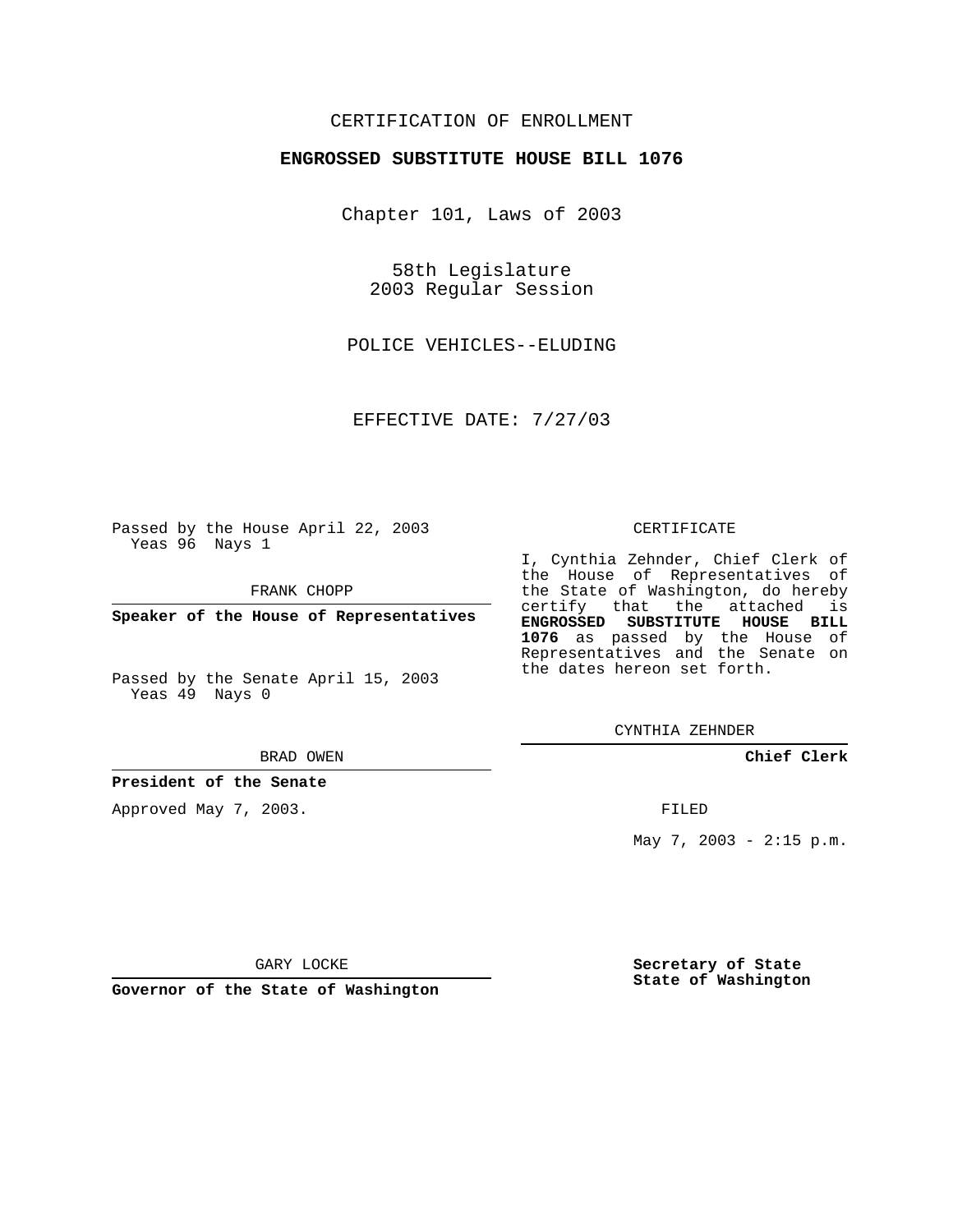# **ENGROSSED SUBSTITUTE HOUSE BILL 1076** \_\_\_\_\_\_\_\_\_\_\_\_\_\_\_\_\_\_\_\_\_\_\_\_\_\_\_\_\_\_\_\_\_\_\_\_\_\_\_\_\_\_\_\_\_

\_\_\_\_\_\_\_\_\_\_\_\_\_\_\_\_\_\_\_\_\_\_\_\_\_\_\_\_\_\_\_\_\_\_\_\_\_\_\_\_\_\_\_\_\_

AS AMENDED BY THE SENATE

Passed Legislature - 2003 Regular Session

### **State of Washington 58th Legislature 2003 Regular Session**

**By** House Committee on Criminal Justice & Corrections (originally sponsored by Representatives Lovick, McDonald, O'Brien, Moeller, Chase, Haigh, Carrell, Simpson and Kagi)

READ FIRST TIME 02/11/03.

1 AN ACT Relating to attempting to elude a pursuing police vehicle; 2 amending RCW 46.61.024; and prescribing penalties.

3 BE IT ENACTED BY THE LEGISLATURE OF THE STATE OF WASHINGTON:

 4 **Sec. 1.** RCW 46.61.024 and 1983 c 80 s 1 are each amended to read 5 as follows:

 6 (1) Any driver of a motor vehicle who willfully fails or refuses to 7 immediately bring his vehicle to a stop and who drives his vehicle in 8 a <u>reckless</u> manner ((indicating a wanton or wilful disregard for the 9 <del>lives or property of others</del>)) while attempting to elude a pursuing 10 police vehicle, after being given a visual or audible signal to bring 11 the vehicle to a stop, shall be guilty of a class C felony. The signal 12 given by the police officer may be by hand, voice, emergency light, or 13 siren. The officer giving such a signal shall be in uniform and 14 ((his)) the vehicle shall be ((appropriately marked showing it to be an 15 official police vehicle)) equipped with lights and sirens.

16 (2) It is an affirmative defense to this section which must be 17 established by a preponderance of the evidence that: (a) A reasonable 18 person would not believe that the signal to stop was given by a police